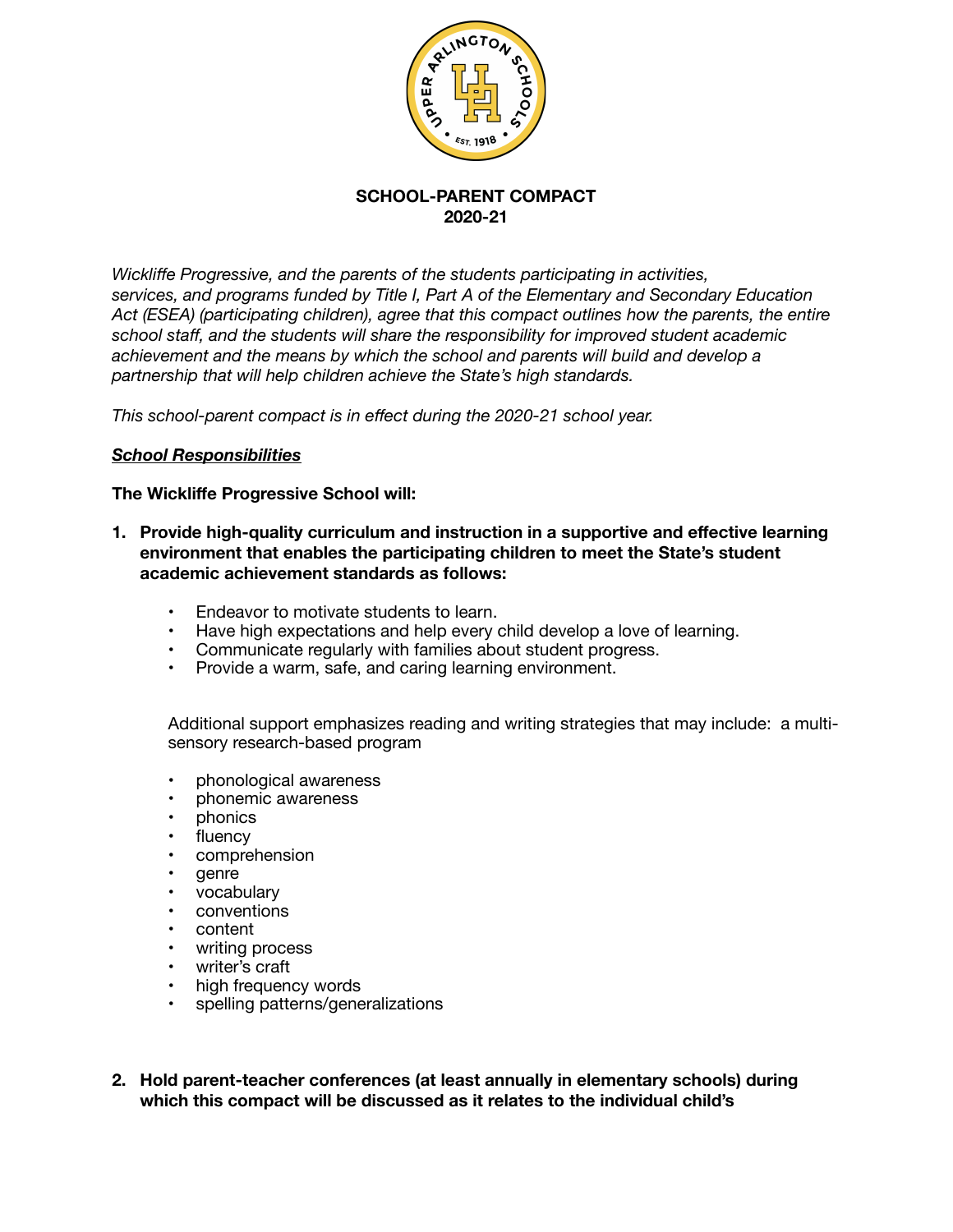### **achievement. Specifically, those conferences will be held:**

Parent teacher conferences will be held in the fall (October 19 through October 30) and winter window (January 27).

## **3. Provide parents with frequent reports on their children's progress. Specifically, the school will provide reports as follows:**

The school-based teams will continue to review your child's progress throughout this school year in order to monitor progress. Parents will be able to access student grades at any time using PowerSchool online grade book software. Report cards will be available online at the conclusion of trimester.

## **4. Provide parents reasonable access to staff. Specifically, staff will be available for consultation with parents as follows:**

Teachers and staff may be reached through phone calls, emails, Zoom and scheduled face-to-face meetings. Parents may call the office number at (614) 487-5170 to leave a message for teachers to return a phone call or set up a meeting. Teachers are available most afternoons from 3:00-4:00 p.m.

## **5. Provide parents opportunities to volunteer and participate in their child's class, and to observe classroom activities, as follows: (Please note activities are currently on hold due to Covid-19 restrictions.)**

- Wickliffe Progressive will solicit input through parent/teacher meetings to schedule school-wide events and parents are invited to volunteer and support those events. (ie. Reading nights, International Family Nights, PTO sponsored carnival, etc.)
- Parents may volunteer to help in classrooms on a periodic or regular basis.
- (Parents who work directly with students on a regular basis will need to undergo a security check.)
- Parents are invited to observe classroom activities and are asked to call ahead so that teachers can coordinate the visit with the classroom schedule.
- Parents are invited to complete the Upper Arlington Volunteer Form or call the Wickliffe office any time they wish to participate and/or need more Information.

#### *Parent Responsibilities*

#### **We, as parents, will support our children's learning in the following ways:**

- Wickliffe Progressive will solicit input through parent/teacher meetings to schedule schoolwide events and parents are invited to volunteer and support those events. (ie. Reading nights, International Family Nights, PTO sponsored carnival, etc.)
- Parents may volunteer to help in classrooms on a periodic or regular basis.
- (Parents who work directly with students on a regular basis will need to undergo a security check.)
- Parents are invited to observe classroom activities and are asked to call ahead so that teachers can coordinate the visit with the classroom schedule.
- Parents are invited to complete the Upper Arlington Volunteer Form or call the Wickliffe office any time they wish to participate and/or need more information.